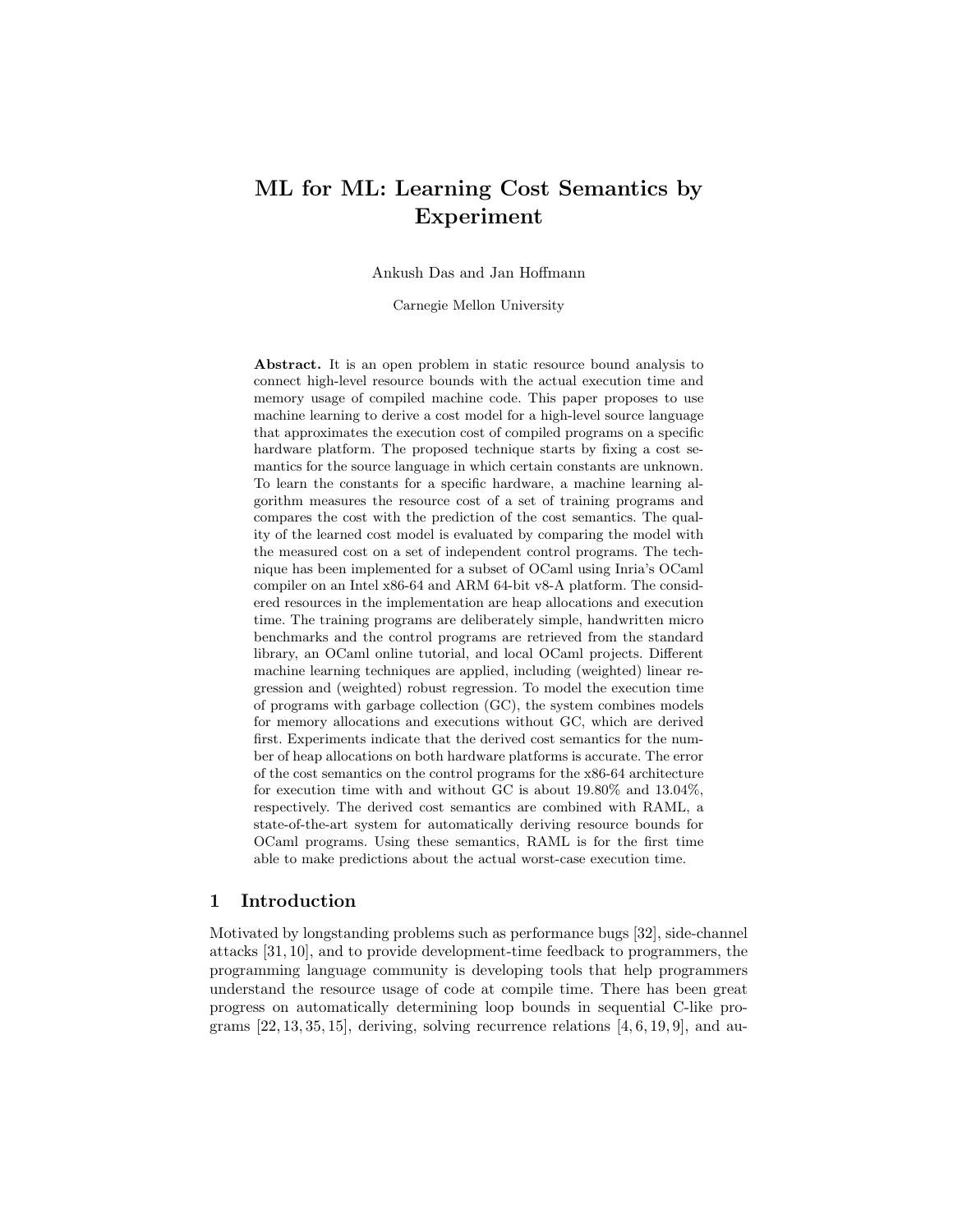tomating amortized analysis [25, 23, 24]. There exist several tools that can automatically derive loop and recursion bounds, including SPEED [21, 22], KoAT [13], PUBS [5], Rank [7], ABC [11], LOOPUS [38, 35], C4B [14], and RAML [23, 24].

Most of these resource analysis tools use high-level cost models, like number of loop iterations and function calls, and it is often unclear how the derived bounds relate to the machine code executing on a specific hardware. To make the connection, one has to take into account compilation, hardware specific cache and memory effects, instruction pipelines, and garbage collection cycles. While there exist tools and techniques for analyzing low-level assembly code to produce worst-case execution time bounds for concrete hardware [37], they are limited in their expressive power, as analyzing assembly code is a complicated problem.

In this article, we propose a novel technique to derive cost models that can link high-level resource bounds to the execution of low-level code. We present a simple operational cost semantics for a subset of OCaml [20] that have been learned using standard machine learning techniques like linear regression. The resources we are considering are heap allocations, execution time without garbage collection (GC), and execution time with GC. The subset of OCaml we are considering is purely functional and includes lists, tuples and pattern matching. However, the technique is also applicable to programs with side effects.

To learn a cost semantics, we first define an operational big-step semantics that assign a parametric cost expression to a well-formed expression. This cost expression is parametric in (yet unknown) constants that correspond to highlevel constructs in OCaml. The assumption is that the number of executions of each of these constructs constitutes the majority of the execution time of the expression. We keep track of the number of executions of each of these constructs in the cost semantics, which has been implemented in an OCaml interpreter. Our semantics then models the execution time of the program as a linear sum of the number of executions of each construct. The (unknown) coefficients of this linear function intuitively represent the execution time of each construct.

We then determine the average values of the coefficients on a specific hardware by experiment. We carefully select a set of relatively simple training programs and measure the median execution time of these programs on the hardware of interest. To this end, each program is executed with the OCaml native code compiler 500 times on an Intel x86-64 and a ARM 64-bit v8-A platform. We then apply machine learning techniques, such as linear regression [30], on the linear functions obtained by running the cost semantics to determine the constant costs of the constructs by fitting the prediction of the cost semantics to the measured costs. We measure the execution time using the Unix library in OCaml, which is hardware independent. We measure the number of allocation by relying on the OCaml GC library, which is again hardware independent. As a result, our approach is completely hardware independent and can be easily extended to different architectures, as we demonstrate in this work.

Of course, the execution time of, say, an addition cannot be described by a constant. In fact, it can vary by a large margin depending on whether the arguments are stored on the stack or in a register. Similarly, a cons operation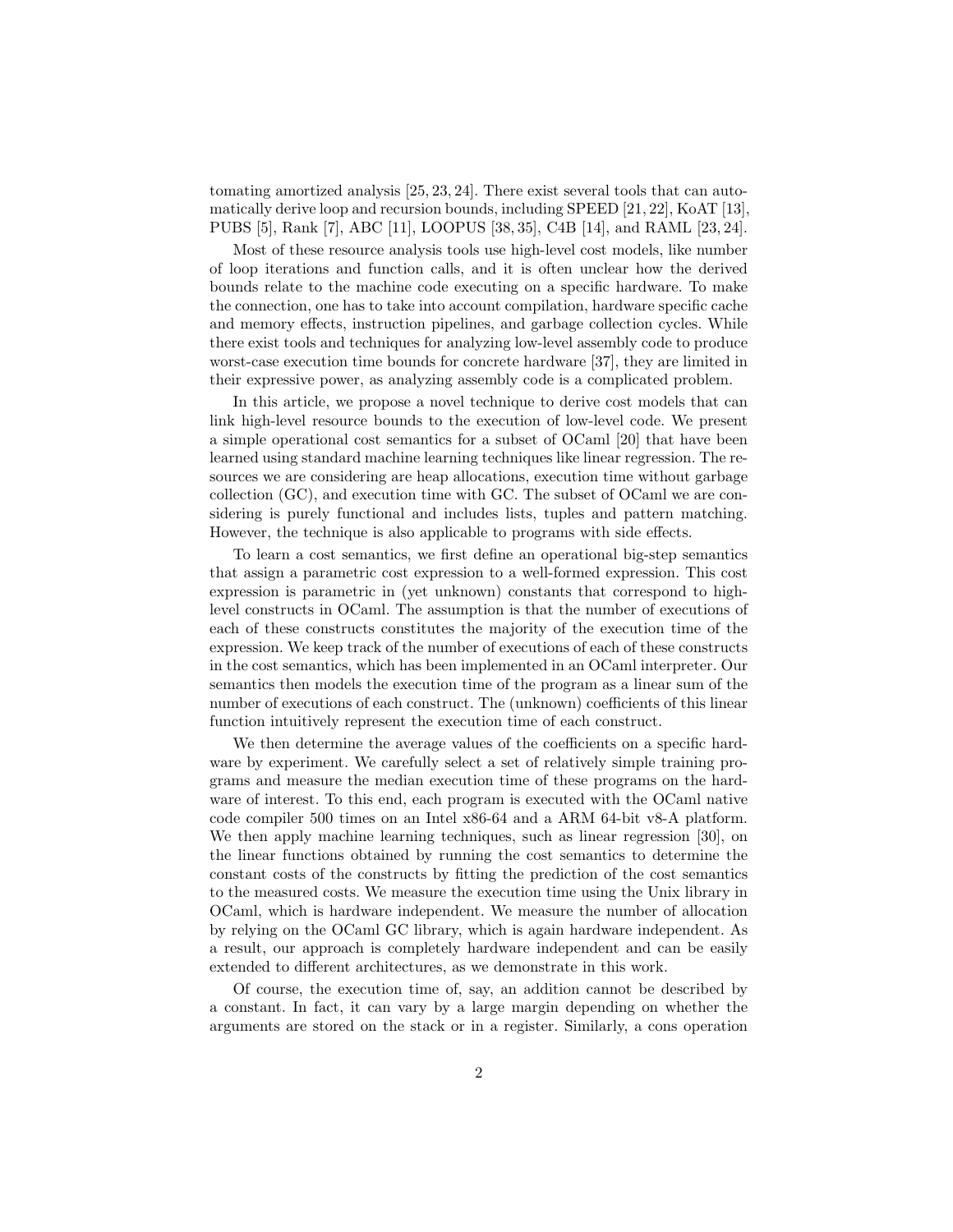can be costly if one of the arguments is not in the cache has to be fetched from memory. So the constants that we learn in our experiment will represent roughly the average cost of the operations on the training programs.

Once we have learned these cost coefficients for a specific hardware and resource metric, we validate our cost with control (or test) programs, retrieved from the standard library, an OCaml online tutorial, and local OCaml projects. Each control program is first compiled and executed on the hardware and the median execution cost is measured in the same way we did for training programs. The program is then run on the interpreter to obtain the parametric linear cost function. By plugging in the learned coefficients, we get a prediction for the execution time or memory usage. We compare the predictions of the cost semantics with the median cost, and report the percentage error on test programs. We use the median instead of the mean because it is more resilient against outliers which are often caused by context switches in the OS.

The result of the experiments with the control programs are surprisingly encouraging. We precisely learn the amount of memory that is allocated by each construct. For execution time of programs that do not trigger GC, the error of our model is up to 43%, for all but one program.

In memory intensive programs, the impact of garbage collection cycles on the execution time is significant. So, we adapt our cost semantics to account for the time taken by the GC. We make two simplifying assumptions to model the GC time. One of them is that the time taken by each GC cycle is a constant and the other is that each GC cycle starts with a full heap, and ends with an empty heap. These assumptions, as we will see in the experiments and the OCaml documentation, are quite close to the collections of the minor heap. To model this behavior, we combine the cost semantics for memory allocations and the cost semantics for programs without GC. Since the GC cycle occurs periodically when the minor heap is full, we can predict the number of minor GC cycles in the lifetime of a program using the allocation semantics. To determine the time needed for a minor garbage collection, we just measure the median GC time taken by a GC cycle for the training programs.

The main application of our cost semantics is the integration into Resource Aware ML (RAML), a state-of-the-art tool for automatic resource analysis. Using the semantics for execution time on x86, RAML can automatically derive worst-case bounds for many functions that are close to the measured execution time of the compiled code. Our results are precise enough, to statically determine the faster versions of different implementations of list append, Sieve of Eratosthenes, and factorial.

#### 2 Method and Experimental Setup

In this section, we describe our experimental setup and training method. The main hypothesis, going into this experiment, is that the resource consumption of a program, whether time or memory, is a linear combination of the number of executions of each construct in the program. Moreover, the time (or memory) consumed by each construct is averaged out to be a constant. Hence, the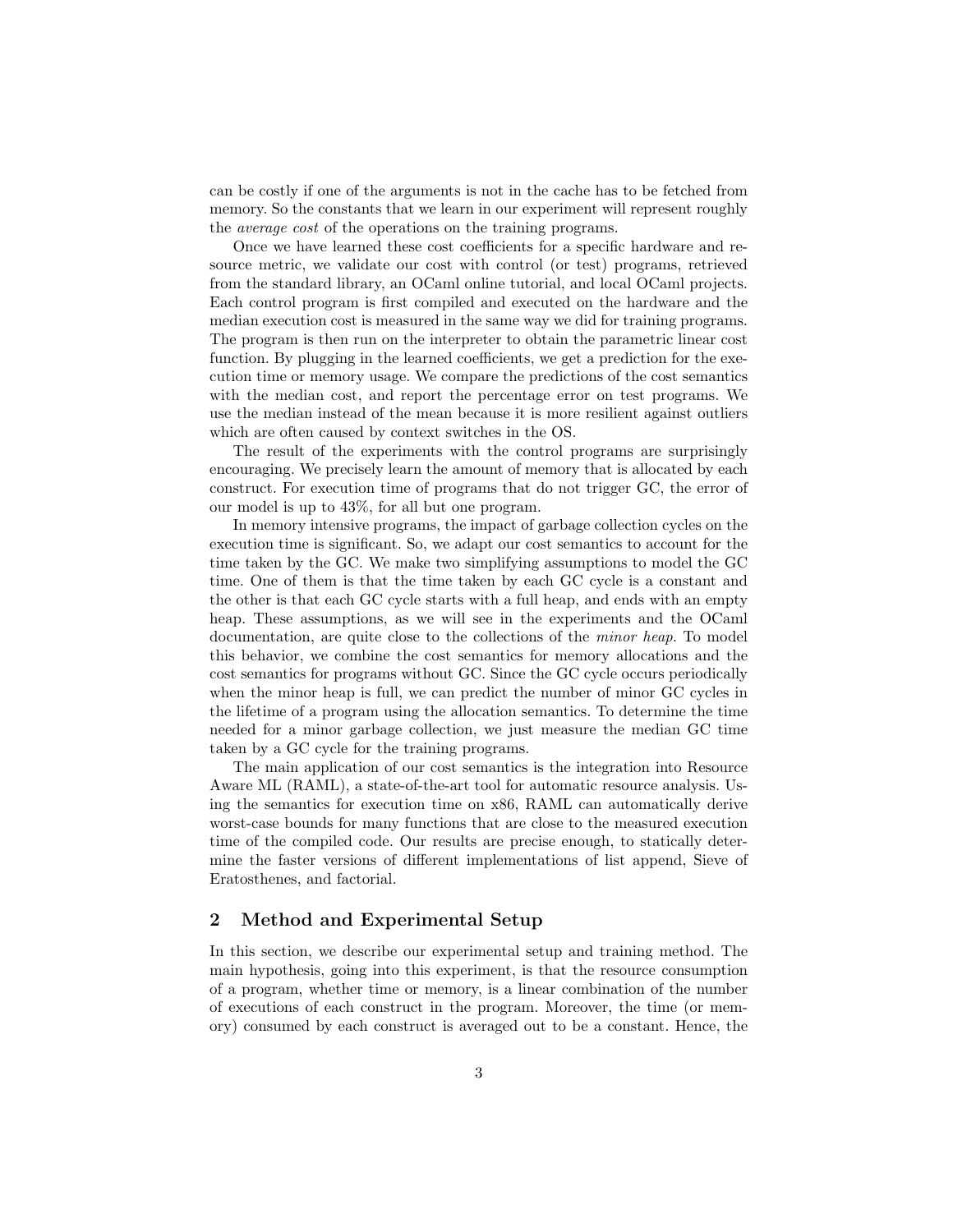execution time of a program is

$$
T = \sum_{c \in \mathcal{C}} n_c T_c \tag{1}
$$

where  $\mathcal C$  represents the set of constructs and  $n_c$  is the count of each construct during program execution, and  $T_c$  is the execution time of the respective construct. Clearly, these assumptions do not, in general, hold for most of the relevant platforms. Hence, we will analyze the error incurred by these simplifying assumptions on the execution time (or memory allocation) of a program.

Consider the following OCaml program, which computes the factorial.

let rec fact  $n =$  if  $(n = 0)$  then 1 else  $n *$  fact  $(n-1)$ ;;  $(fact 10);$ 

In the above program, if we count the number of high level constructs, we get 10 function calls, 11 equality checks, 10 subtractions and multiplications and 1 "let rec" that defines the function. In our model the execution time of a program is the sum of the execution time of each construct multiplied by the number of times that construct is executed. For the above program, the total execution time is  $11 * T_{FunApp} + 11 * T_{IntEq} + 10 * T_{IntSub} + 10 * T_{IntMult} + 1 * T_{letrec}.$ 

We are interested in the resources costs  $T_i$  that best approximate the actual cost. With this representative example, we describe our experimental setup.

Language Description We have chosen a subset of OCaml as our modeling language. In this subset, we include the following program constructs: recursive functions, conditionals, boolean, integer and float comparisons and arithmetic, pattern matching and tuples. With this fairly general subset, we can write a variety of programs including list manipulation, matrix operations and other numeric programs, as we will demonstrate in our results. We chose OCaml as the source language for several reasons. For one, OCaml is a widely used language for functional programming which is quite efficient in practice. Moreover, we wanted to demonstrate that it is possible to define a practical cost semantics for a high-level functional language with a sophisticated compiler and automatic memory management. We assume that defining such a semantics would be easier for imperative programs, which are closer to assembly code.

A major obstacle when analyzing high-level languages is compiler optimization. The resource usage of the generated target assembly code depends greatly on the choices that are made by the compiler and cannot directly be derived from the original OCaml program. Hence, the cost semantics need to account for compiler optimizations. In our experience, we found two compiler optimizations with a significant impact on the execution time.

– Tail Call Optimization [36] - If the final action of a function body is a function call, it is optimized to a jump instruction. This is relevant for the cost semantics because a jump is faster than a call, hence we need two different costs for usual function calls and tail calls. Moreover, separating these costs in the semantics will later help us validate the claim that tail call optimization indeed reduces the execution time.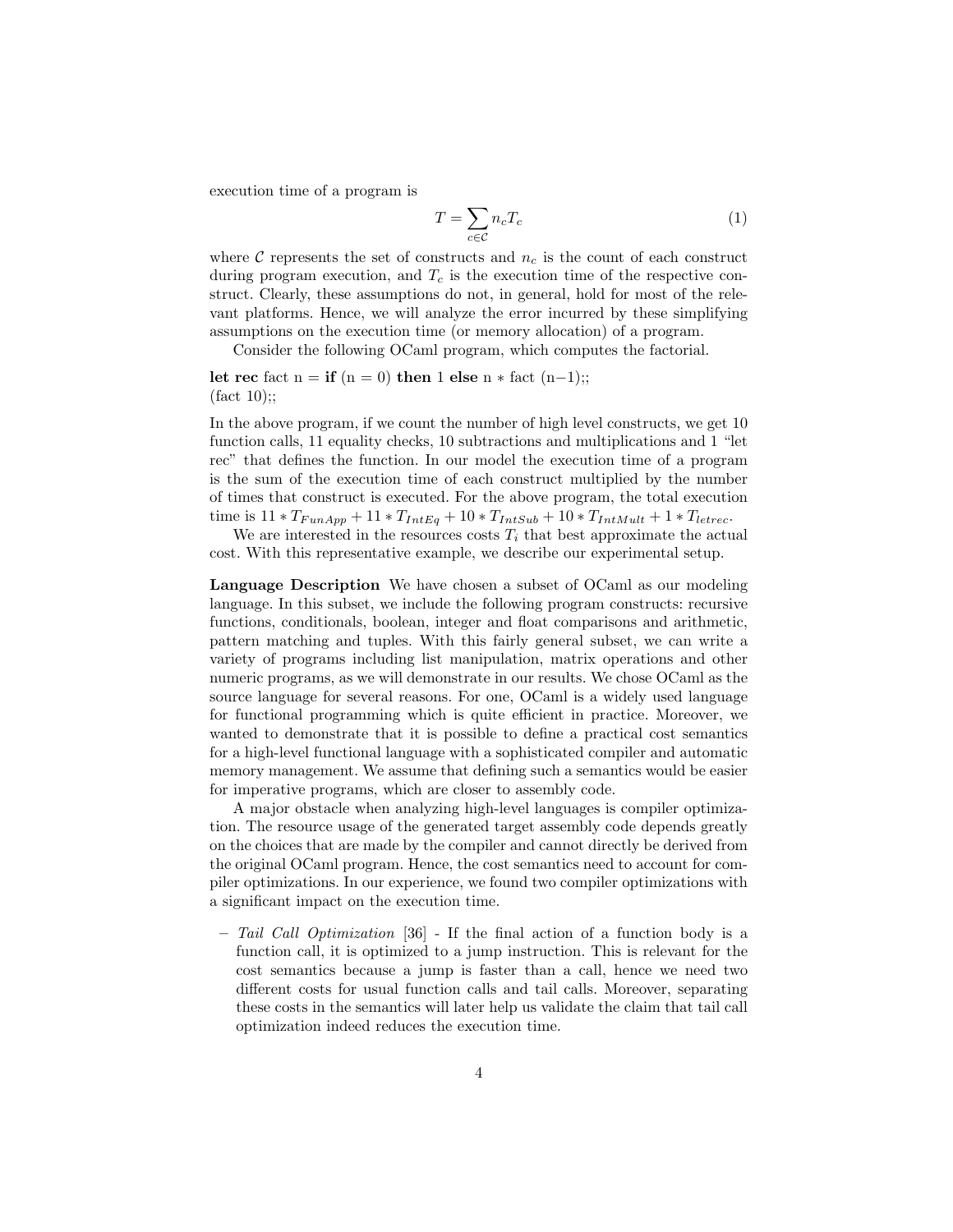$-$  Function Inlining [16]  $-$  OCaml compiler inlines functions as an optimization. Instead of accounting for inlining in our interpreter, we forced the compiler to not inline any function when generating the native code. We will demonstrate the effect of this optimization when describing training programs. Conceptually, inlining is not a problem for our approach since it is possible to track at compile time which function applications have been inlined.

Training Algorithm We formally describe the algorithm we use to learn the values of the constructs. Consider again our cost expression  $T = \sum_{c \in \mathcal{C}} n_c T_c$ . Essentially, we execute the native code obtained from the compiler to obtain the value  $T$ , and we execute the program on the interpreter to obtain the values  $n_c$ . Let there be P training programs and suppose we generate M instances of training data from each training program using the above method. We denote the count of each construct and execution time of the i-th instance of training data generated by j-th training program by  $(n_c^{(i,j)})_{c \in \mathcal{C}}$  and  $T_{(i,j)}$  respectively. Since we need to learn a linear model on  $T_c$ 's, linear regression is the natural choice of machine learning algorithm. A simple linear regression [33] would produce the following objective function.

$$
S = \sum_{j=1}^{P} \sum_{i=1}^{M} \left( T_{(i,j)} - \sum_{c \in C} n_c^{(i,j)} T_c \right)^2.
$$

where  $T_c$  are the unknowns that need to be learned. However, this approach is useful only when the error is additive, i.e. the error is independent of  $n_c$ . Unfortunately, in our case, each instruction has an inherent noise, which depends on the instruction, the operating system and synchronization overhead, measurement error and possibly other factors. So, as the number of instructions executed increases, the error in execution time also increases. Such an error is called multiplicative, and a solution by simple linear regression is skewed towards the constructs which have a higher cost, leading to inaccurate results. To overcome this problem, we need to normalize our objective function. We normalize the objective function by the sum of the execution time for each training program over all inputs. Hence, the new objective function is

$$
S = \sum_{j=1}^{P} \sum_{i=1}^{M} \left( \frac{T_{(i,j)}}{S_j} - \sum_{c \in C} \frac{n_c^{(i,j)}}{S_j} T_c \right)^2.
$$

where  $S_j = \sum_{i=1}^{M} T_{(i,j)}$ , i.e. the total execution time of the j-th training program. We learn the cost of each construct using the weighted linear regression technique. In addition to the above method, we also employ two other regression techniques. One is robust regression [34], where the objective function is the  $L_1$ -norm, instead of the  $L_2$ -norm (written as  $S_{RR}$  below).

$$
S_{RR} = \sum_{j=1}^{P} \sum_{i=1}^{M} \left| \frac{T_{(i,j)}}{S_j} - \sum_{c \in C} \frac{n_c^{(i,j)}}{S_j} T_c \right| .
$$

And the other is the non-negative least squares method [28], where the sum of squares is minimized under the constraint that all constants need to be non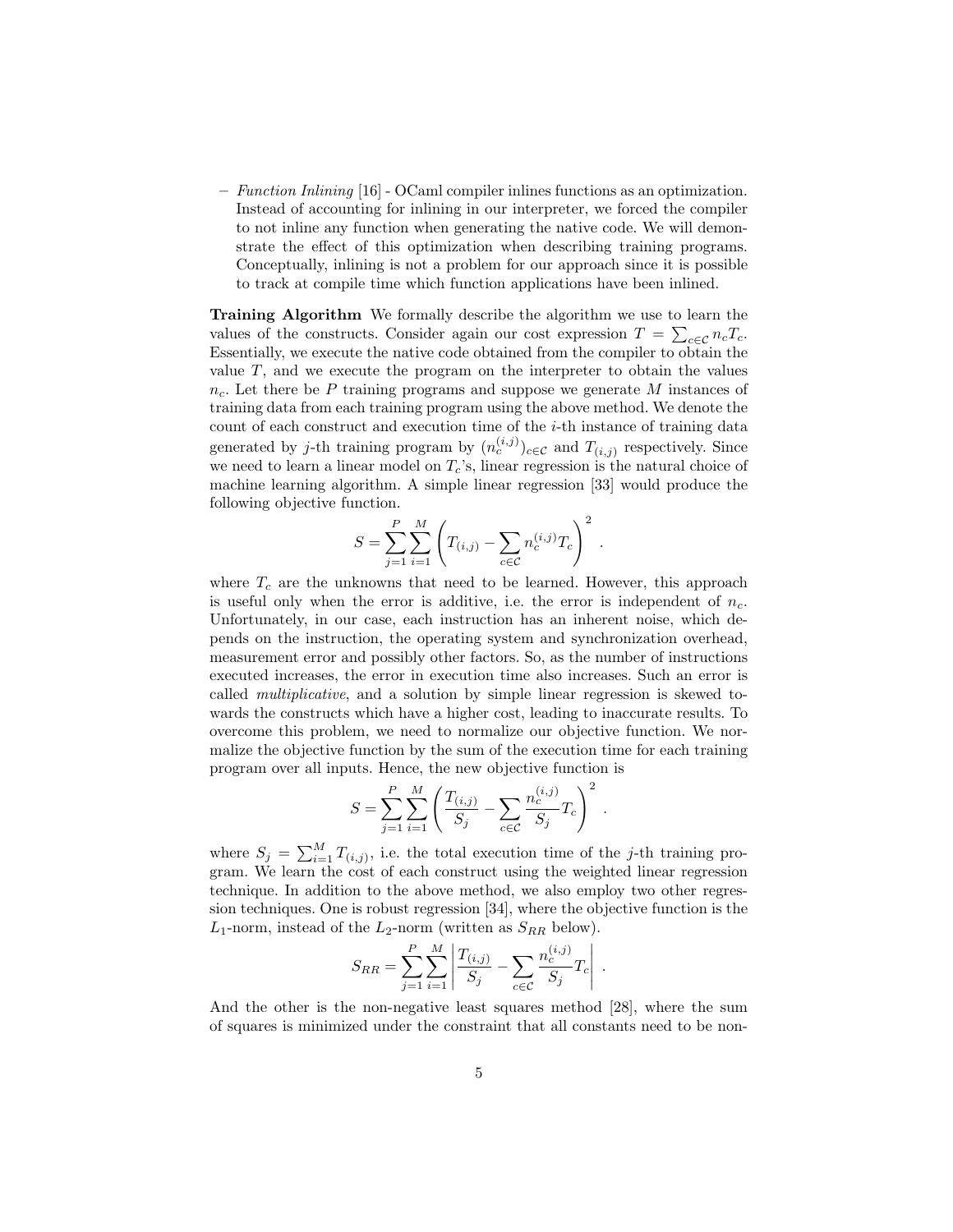negative. We evaluate each algorithm, and compare the results obtained for each regression technique in Section 7.

Training Programs The main goal of training is to learn appropriate values  $T_c$  for each program construct c in the language described above. Since we have  $|\mathcal{C}|$  variables that we need to learn, all we need is at least  $|\mathcal{C}|$  training programs to get a sound cost semantics. However, there is a pitfall here that we want to avoid. Most of the typical machine learning algorithms suffer from the problem of overfitting, i.e. when the model learned is biased towards the training data, and performs poorly on the testing data. Specifically, in our case, the function call construct exists in all the training programs, hence, the learning algorithm overfits the data w.r.t. the cost for function call. Moreover, the regression algorithm is unaware of the fact that these costs need to all be positive. To overcome these issues, we need to linearly separate out the cost of each construct. To this end, we create one training program for each construct. Such a program has a significant count of one construct while being moderate in other constructs. For example, the training program for function call is

let id  $n = n$ ;; let rec fapp  $x = if (x = 0)$  then 0 else fapp (id (id (id (id  $(x-1)$ )));

If we don't account for function inlining, the function id gets inlined, and the above is treated as 1 application instead of 5. This massively impacts our training, and we obtain an incorrect cost for function application. Similarly, the training program for integer addition is

let rec fintadd  $x = if (x = 0)$  then 0 else  $x + x + x + x +$  fintadd  $(x-1)$ ;;

Once we decided the training programs, we ran each training program with 20 inputs, ranging from 1000 to 20000. In this experiment, we have a total of 36 programs, and with 20 inputs for each program, we have a total of 720 training points for our linear regression algorithm. With this small training set, the regression techniques learn the cost model in less than 1 second. This training set might appear overly simplistic but our results show that this simple setup produces already surprisingly satisfying results.

Hardware Platforms All of the above experiments have been performed on two separate platforms. One is an Intel NUC5i5RYH which has a 1.6 GHz 5th generation Intel Core i5-5250U processor based on the x86-64 instruction set. Another is a Raspberry Pi 3 which has a 1.2 GHz 64-bit quad-core ARM Cortex-A53 processor based on the ARM v8-A instruction set. We will report the results for both these platforms.

#### 3 Operational Cost Semantics

In the following, we define the big-step operational cost semantics. A value environment V maps variables to values. An evaluation judgment  $V \vdash e \Downarrow v \mid t$ denotes that in the environment  $V$ , the expression  $e$  evaluates to the value  $v$  with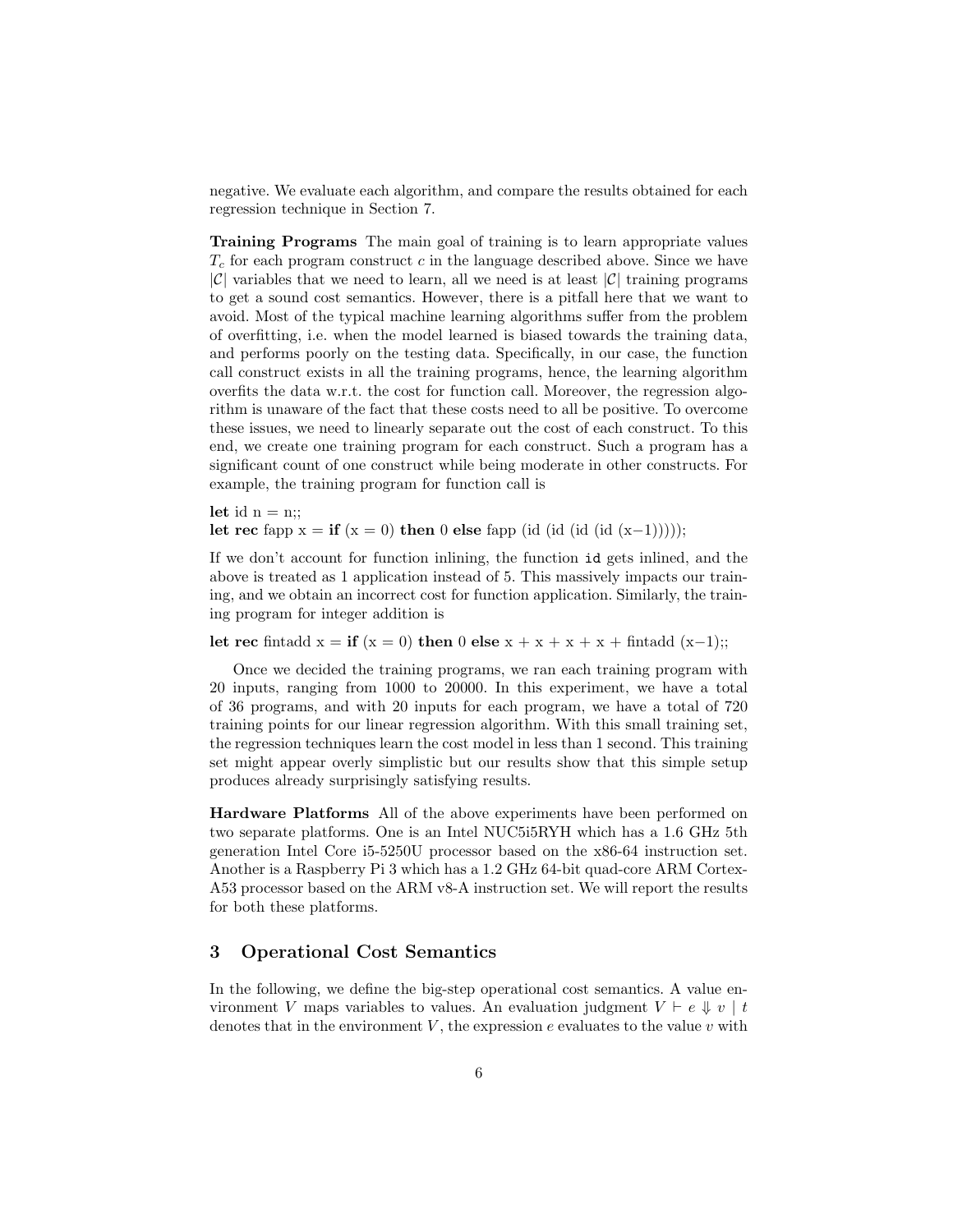| $\frac{V \vdash e_1 \Downarrow v_1 \mid t_1 \qquad V \vdash e_2 \Downarrow v_2 \mid t_2 \qquad v_1, v_2 \in \mathbb{B}}{V \vdash e_1 \&\&\; e_2 \Downarrow v_1 \&\&\; v_2 \mid t_1 + t_2 + T_{BoolAnd}} \text{ (BoolAND)}$                                                     |
|--------------------------------------------------------------------------------------------------------------------------------------------------------------------------------------------------------------------------------------------------------------------------------|
| $\frac{V \vdash e_1 \Downarrow v_1 \mid t_1 \qquad V \vdash e_2 \Downarrow v_2 \mid t_2 \qquad v_1, v_2 \in \mathbb{Z}}{V \vdash e_1 + e_2 \Downarrow v_1 + v_2 \mid t_1 + t_2 + T_{IntAdd}}$ (INTADD)                                                                         |
| $V \vdash e_1 \Downarrow v_1 \mid t_1 \quad \ldots \quad V \vdash e_n \Downarrow v_n \mid t_n$<br>(TUPLE)<br>$\overline{V \vdash (e_1, \ldots, e_n) \Downarrow (v_1, \ldots, v_n) \mid t_1 + \ldots + t_n + T_{tupleHead} + n T_{tupleElement}}$                               |
| $\frac{V \vdash tup \Downarrow (v_1, \ldots v_n) \mid t_1 \quad V[x_1 \mapsto v_1] \ldots [x_n \mapsto v_n] \vdash e \Downarrow v \mid t_2}{V \vdash \text{let } (x_1, \ldots, x_n) = tup \text{ in } e \Downarrow v \mid t_1 + t_2 + n \text{ } T_{tupleMatch}}$ (TUPLEMATCH) |
| $\frac{v = (V, \lambda x.e)}{V \vdash \lambda x.e \Downarrow v \mid T_{funDef} + n \; T_{closure}} \; \text{(CLOSURE)}$                                                                                                                                                        |
| $V \vdash e_1 \Downarrow (V', \lambda x.e')   t_1 \quad V \vdash e_2 \Downarrow v_2   t_2$<br>$V'[x \mapsto v_2] \vdash e' \Downarrow v \mid t_3$ $\text{tag}(e_1) = \text{tail}$ (TAILAPP)<br>$V; TM \vdash app(e_1, e_2) \Downarrow v   t_1 + t_2 + t_3 + T_{TailApp}$       |
| $V \vdash e_1 \Downarrow (V', \lambda x. e')   t_1 \quad V \vdash e_2 \Downarrow v_2   t_2$<br>$V'[x \mapsto v_2] \vdash e' \Downarrow v   t_3$ $\texttt{tag}(e_1) = \texttt{normal}$ (FUNAPP)<br>$V; TM \vdash app(e_1, e_2) \Downarrow v   t_1 + t_2 + t_3 + T_{FunApp}$     |

Fig. 1. Selected rules of the big-step operational cost semantics.

resource cost t. To differentiate between normal function calls and tail calls, we perform a semantics-preserving program transformation, which adds a tag to all function calls. A tag tail is added to tail calls and a tag normal is added to all other function calls. Our decision to give a positive cost to the constructs below, while a zero cost to other constructs comes from analyzing the compiled assembly code. Only the constructs below generated assembly instructions with a significant relative execution time. Intuitively, the cost of other constructs can be thought of as absorbed in these constructs. For example, the cost for addition absorbs the cost for loading the two addends.

Figure 1 contains illustrative example rules of the big-step cost semantics. The rules for operations on booleans and integers are very similar to BOOLAND and INTADD. For tuples, we introduce two constants  $T_{tupleHead}$  and  $T_{tupleElement}$ .  $T_{tupleHead}$  is counted every time we create a tuple, and  $T_{tupleElement}$  is counted for the length of the tuple. Similarly, for tuple matching, we count a  $T_{tupleMatch}$  for every element in the tuple being matched. When creating a tuple, there is an additional instruction, which assigns a tag to the tuple that represents the tuple constructor. Since there is no such instruction during a tuple match, we have an extra  $T_{tupleHead}$  for creating tuples, but not when matching on it.

Since we support higher order functions, the rule Closure for function definitions accounts for the cost of creating closures. We again introduce two con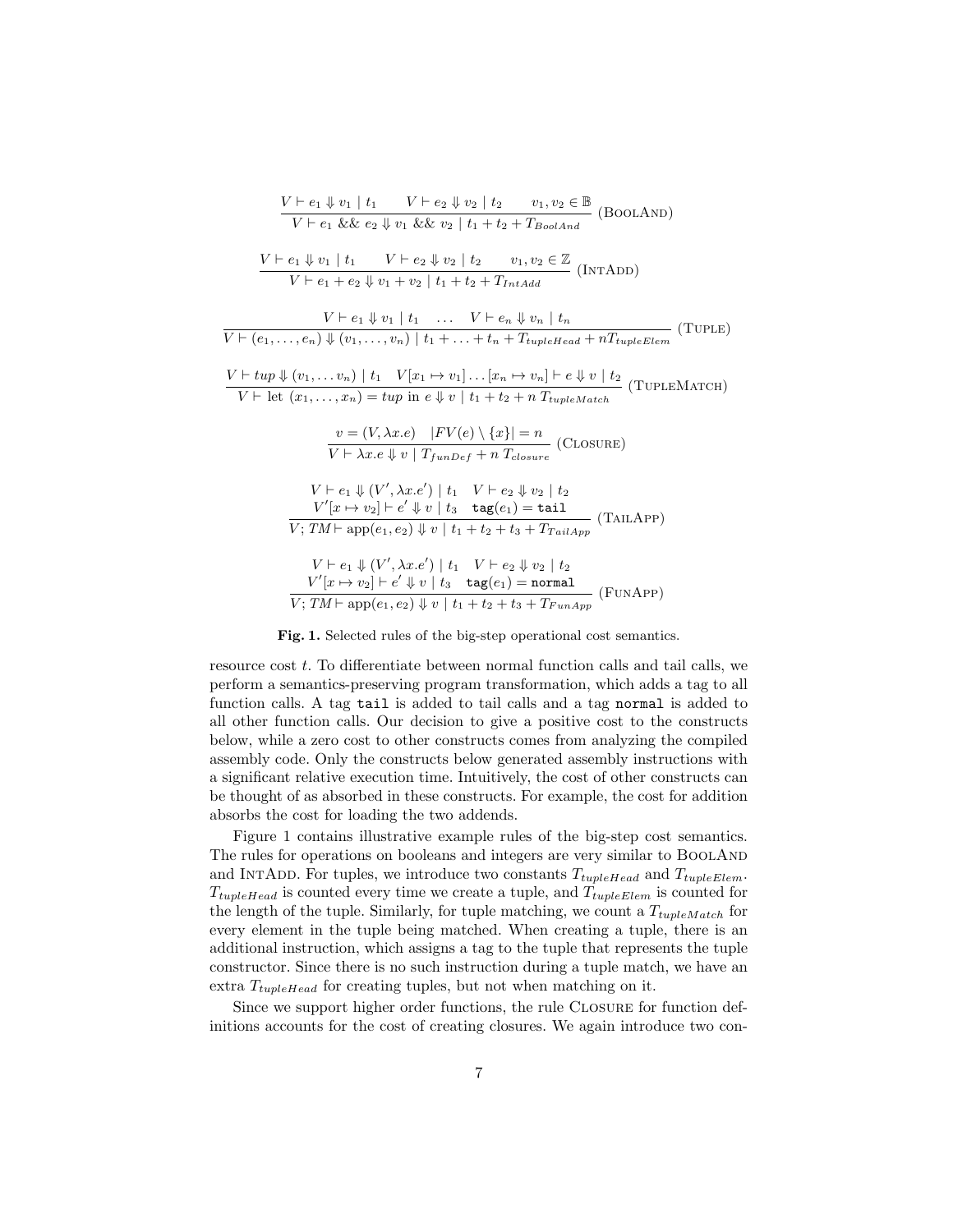stants to deal with function definitions,  $T_{funDef}$  for creating a function, and  $T_{closure}$  for creating a closure and capturing the free variables. Here,  $FV(e)$  denotes the set of free variables of  $e$ . Since  $x$  is already bounded as the function argument, we remove it from the set of free variables of  $e$ . Rules TAILAPP and FunApp distinguish the cost of tail calls from the cost of regular function calls.

Lastly, we added a constant  $T_{base}$  to account for initializations made by each program, irrespective of the program code. Hence, we say that the execution cost of program p is  $t + T_{base}$  if  $\cdot \vdash p \Downarrow v \mid t$ . With these evaluation rules for the cost semantics, we are ready to train our model by learning the values of the constructs described in this section.

#### 4 Learning Memory Allocations

Before analyzing execution times, we will demonstrate the effectiveness of our approach by learning a cost semantics for memory allocations. We realized that our experiments did not lead to accurate results for floating point and tuple operations because they are generally stored on the heap, but often, optimized to be stored on the stack or the registers:

- The OCaml compiler performs constant propagation to determine which floats and tuples can be treated as globals, and need not be allocated on the heap, every time they are defined.
- If tuples only appear as arguments of a function, they are passed via registers and not allocated on the heap.

To accurately learn a cost semantics for floats and tuples we would need feedback from the OCaml compiler about the optimizations that have been performed. That is why, for the memory semantics only, we leave floats and tuples to future work and focus on booleans, integers, and lists. We use the cost semantics that is described in the previous section. According to this semantics,  $M$ , the number of bytes allocated by a program is a linear combination  $M = \sum_{c \in \mathcal{C}} n_c M_c$ .

We use the same training programs for learning memory allocations as for execution times. An interesting point is that the count  $n_c$  for each construct remains the same whether executing the training programs for time or memory. Hence, while performing the linear regression, we only need to execute the program on the interpreter once to obtain the counts  $n_c$ . We then use the Gc module in OCaml to obtain the number  $M$  of bytes allocated by the program. Since the memory allocation of a program is constant over different runs, we only need to measure the memory consumption once. For the Intel x86-64 platform, the memory costs of each construct obtained by the linear regression are as follows where  $M_x = 0.00$  for all constants  $M_x$  that are not listed.

 $M_{base} = 96.03$   $M_{FunDef} = 24.00$   $M_{closure} = 7.99$   $M_{cons} = 24.00$ 

An analysis of the OCaml compiler indicates that rounding the learned constants to the nearest integer corresponds exactly to the number of bytes that are allocated by the corresponding construct. For example, our model implies that integers and booleans are not stored on the heap. And the OCaml manual [20]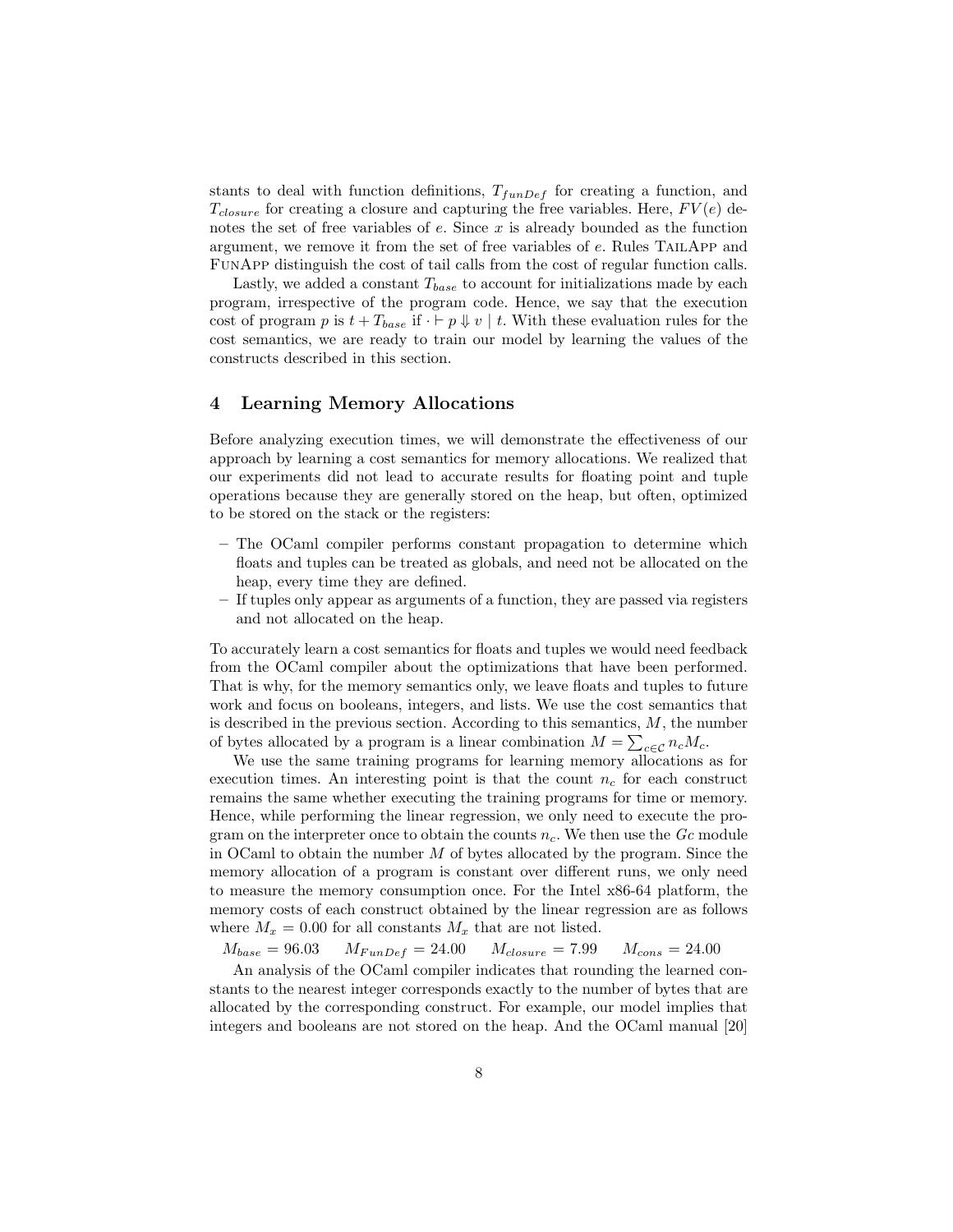indeed confirms that all integers and booleans are immediate, i.e., stored in registers and on the stack. The value 96 for the constant  $M_{base}$  is also confirmed as each program, even without memory allocations, has an initial heap consumption of 96 bytes. The cost  $M_{FunDef} = 24$  and  $M_{closure} = 8$  for function closures is also confirmed by the OCaml manual. If there are free variables trapped in the closure of a function, there is is an additional memory allocation of 24 bytes on the heap to indicate that the program has a non-empty closure. Every cons constructor consumes 24 bytes on the heap; 8 bytes each for the head and tail, and 8 bytes for the tag to indicate the cons constructor. The empty list ([]) is represented as an immediate integer 0. Hence, the memory consumption of a list of size  $n$  is 24n bytes. Similarly, for the ARM v8-A platform, the memory costs of the non-zero constants obtained by the same linear regression are as follows. The results are also as expected and the data size seems to be 4 words.

 $M_{base} = 64.05$   $M_{FunDef} = 12.00$   $M_{closure} = 3.99$   $M_{cons} = 12.00$ 

We prefer learning the memory semantics instead of using them directly from the OCaml manual, because our technique is hardware-independent and can be extended in the event of creation of new architectures. It is notable that we can learn OCaml's heap model by performing a simple regression without the constraint that the learned coefficients need to be integral or non-negative.

#### 5 Learning Execution Times

As mentioned earlier, we used several regression techniques to train our cost semantics: linear regression, robust regression, and non-negative least squares. The accuracy of all three approaches is similar. Also, we train on the median execution times since they are less prone to noise than the mean. Below we give the cost of each high-level construct (in nanoseconds) trained using the normalized linear regression technique for the Intel x86-64 architecture. Intuitively, these constants define the median execution time of the respective construct on this specific platform.

| $T_{FunApp} = 1.505$      | $T_{TailApp} = 0.156$      |
|---------------------------|----------------------------|
| $T_{closure} = 2.921$     | $T_{BoolNot} = 0.424$      |
| $T_{BoolOr} = 0.183$      | $T_{IntUMinus} = 0.419$    |
| $T_{IntSub} = 0.278$      | $T_{IntMult} = 1.299$      |
| $T_{IntDiv} = 19.011$     | $T_{FloatUMinus} = 1.232$  |
| $T_{Floatsub} = 2.116$    | $T_{FtoatMult}=1.737$      |
| $T_{IntCondEq}=0.382$     | $T_{IntCondLT} = 0.381$    |
| $T_{IntCondGT}=0.375$     | $T_{IntCondGE}=0.381$      |
| $T_{FloatCondLT} = 0.619$ | $T_{FloatCondLE} = 0.625$  |
| $T_{FloatCondGE} = 0.629$ | $T_{letdata} = 2.828$      |
| $T_{letrec} = 1.312$      | $T_{patternMatch} = 0.223$ |
| $T_{tupleElem} = 1.717$   | $T_{tupleMatch} = 0.237$   |
|                           |                            |

We make several qualitative observations about the learned cost semantics.

 $-T_{FunApp} > T_{TailApp}$  indicates that a tail call is cheaper than a normal function call, confirming that tail call optimization reduces the execution time.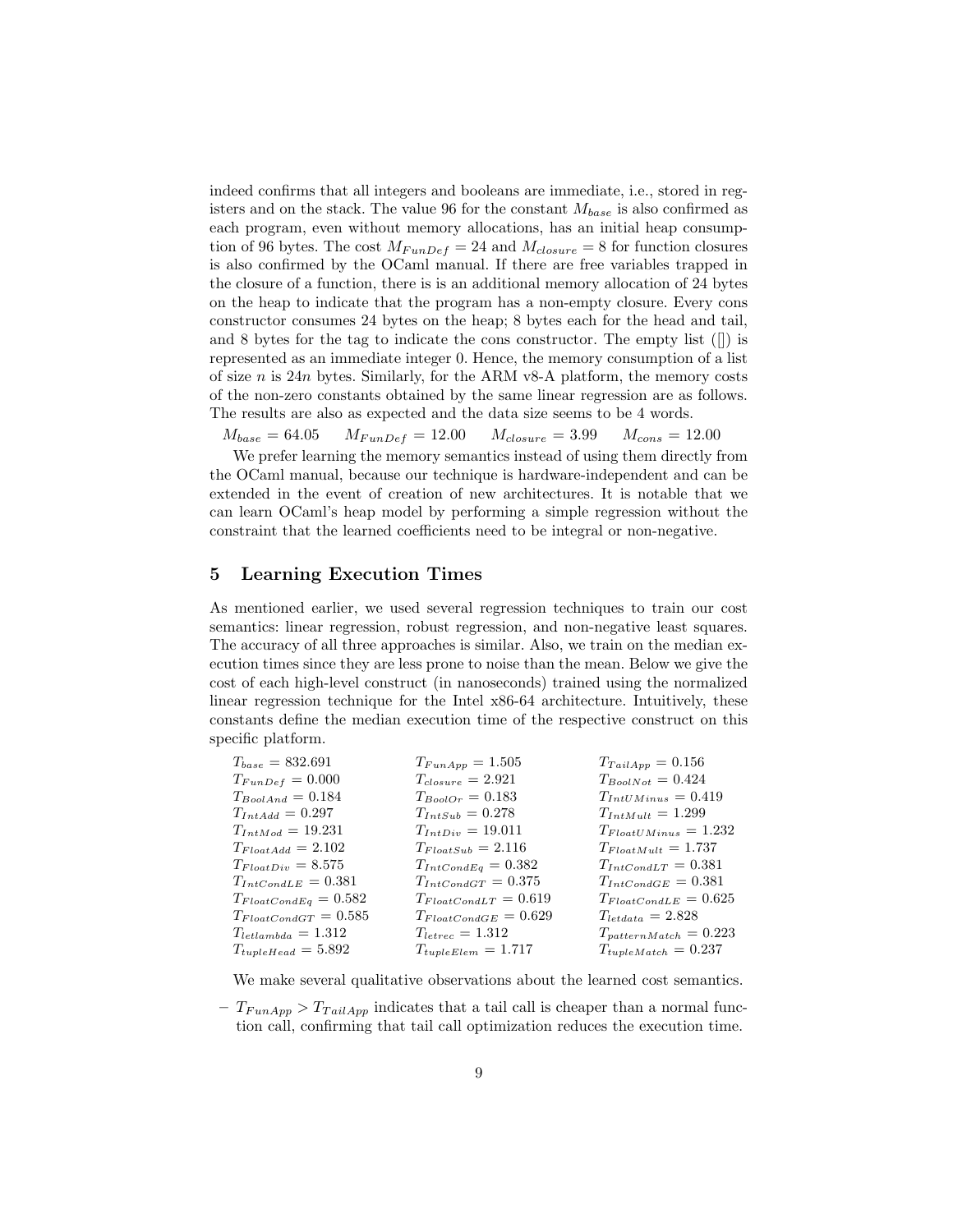- $-T_{BoolOr} \approx T_{BoolAnd}$ , which is again expected as the && and || operators just place jump instructions at appropriate locations in the assembly.
- $-T_{IntMod} \approx T_{IntDiv} \gg T_{IntMult} > T_{IntAdd} \approx T_{IntSub}$ . This is again expected, since whenever we perform integer division or modulo, a check is performed to see if the denominator is 0 and raise an appropriate exception. Hence, division and modulo are much more expensive than multiplication. The latter is more expensive than addition and subtraction.
- $-T_{IntCondEq} \approx T_{IntCondLE} \approx T_{IntCondLT} \approx T_{IntCondGT} \approx T_{IntCondGE}$  is confirmed by studying the generated assembly code. A comparison is compiled to comparing the two integers and storing the result in a register, followed by a conditional jump. The analogous observation holds for floating point comparisons.

#### 6 Garbage Collection

The OCaml garbage collector (GC) has 2 major components, the variable size major heap and the fixed size minor heap. Allocations occur first on the minor heap. If the minor heap is full, the GC is invoked. Roughly, the GC frees unreachable cells, and promotes all live variables on the minor heap to the major heap, essentially emptying the minor heap. OCaml employs a generational hypothesis, which states that young memory cells tend to die young, and old cells tend to stay around for longer than young ones.

We roughly model this behavior of the GC. Our hypothesis is that every call to the GC roughly starts with the full minor heap and empties the minor heap. We currently do not model the major heap. Hence, the time taken for each call to the GC in our model is roughly the same. We need two parameters to model the time taken by the GC, one is  $n_{qc}$ , which is the number of calls to the GC, and the other is  $T_{gc}$ , which is the time taken by 1 call to the GC. Our hypothesis states that  $n_{gc} = \left|\frac{M}{H_0}\right|$ , where  $H_0$  is the size of the minor heap, and M is the total number of memory allocations. Since we can already model the number of heap allocations, all we need is the size of the minor heap.

Consequently, the two parameters  $T_{gc}$  and  $H_0$  can be learnt from our training programs. OCaml offers a Gc module, which provides the number of calls to the GC. We use this module to find out the first call to the GC, the number of memory allocations and the time taken by the GC call, thereby learning  $H_0$ , which is equal to the number of memory allocations (due to our hypothesis), and  $T_{gc}$ . With these parameters learned, the total execution time of the program is

$$
T = \sum_{c \in \mathcal{C}} n_c T_c + \left[ \frac{\sum_{c \in \mathcal{C}} n_c M_c}{H_0} \right] \cdot T_{gc}
$$

#### 7 Experiments with Control Programs

For our testing experiment, we used programs from the standard List library [2] and an OCaml tutorial [1].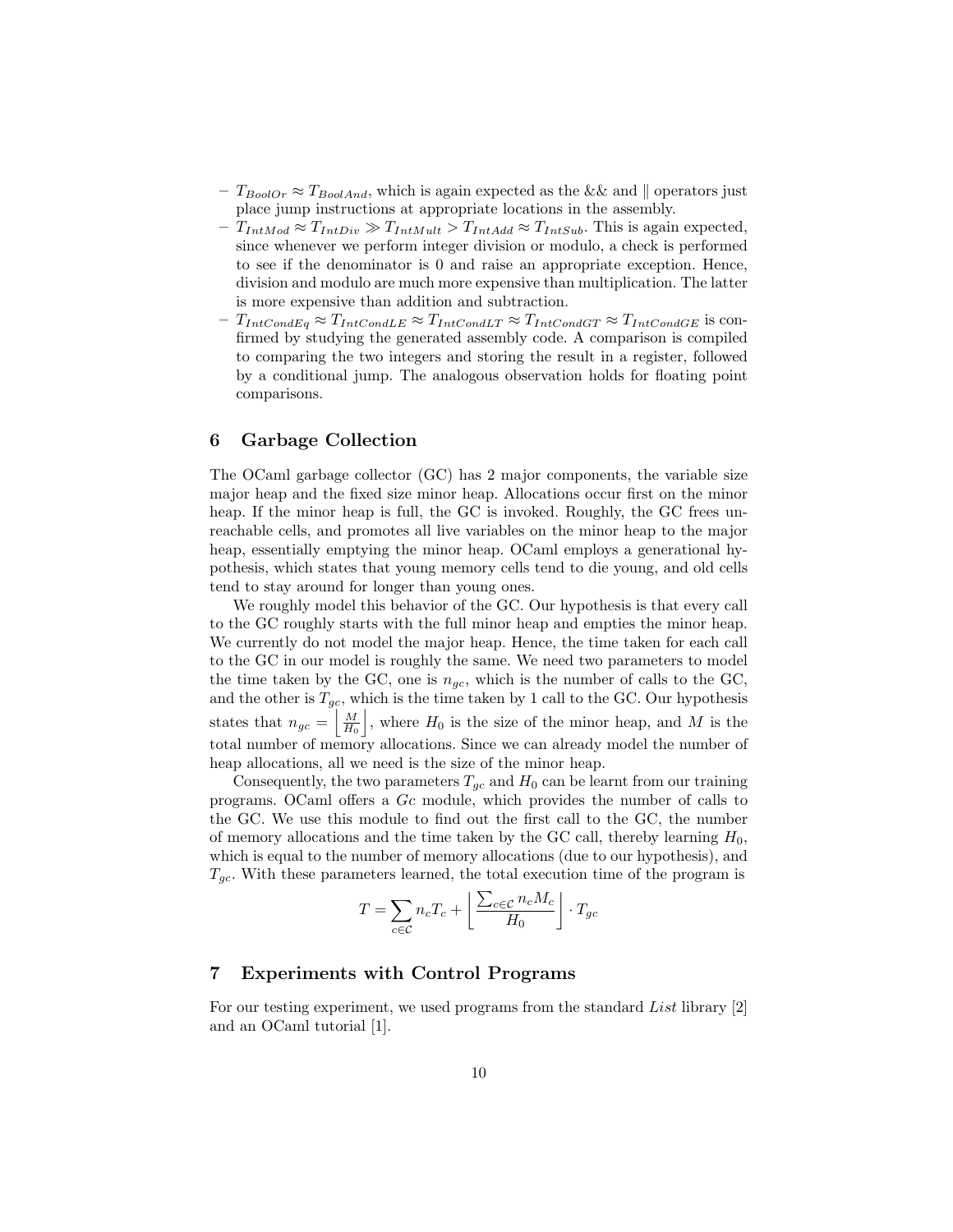| Architecture Err (LR) Err (RR) Err (NNLS) Err (GC) |       |       |        |       |
|----------------------------------------------------|-------|-------|--------|-------|
| x86-64                                             | 13.29 | 13.04 | 13.321 | 19.80 |
| ARM v8-A                                           | 21.81 | 22.94 | 21.36  | 20.12 |

Table 1. Results on x86-64 and ARM architectures

Testing Method For each test program, we first fix inputs of different sizes. For input  $i$ , we execute the compiled test program 500 times, measure the execution time, and compute the median  $T_i^{actual}$ . We then execute the test program on our interpreter to obtain the count of each construct  $n_c$  for  $c \in \mathcal{C}$ , and calculate  $T_i^{expected} = \sum_{c \in \mathcal{C}} n_c T_c$ . The average percentage error for each test program is

$$
Error(\%) = \frac{1}{n} \left( \sum_{i=1}^{n} \frac{|T_i^{actual} - T_i^{expected}|}{T_i^{actual}} \right) \times 100
$$

Experiments Figure 2 shows the results on a compilation of control programs. The horizontal(x) axis represents the input size, while the vertical(y) axis represents the execution times. factorialTR is a tail recursive implementation of factorial. append concatenates two lists. map is a higher-order function, which maps a list of integers to booleans. Positive integers are mapped to true and the rest to false. bubblesort sorts a list using the bubblesort algorithm.

The measurement noise is significant, particularly in cases where high overhead is caused by context switches in the OS. Nevertheless, our prediction is surprisingly accurate given the simplicity of our model, particularly for functions without allocations, like factorialTR. For append our prediction is very accurate till the point of the first GC cycle ( $x \approx 2.9$ ). The execution time after the first GC cycle is very unpredictable with frequent unexpected jumps (e.g.  $x \approx 7$ ) and drops (e.g.  $x \approx 14$ ). For bubbles ort the GC jumps become invisible since the runtime of the GC is dominated by the actual computation. We can always very accurately predict the input size at which the GC cycles are triggered. This validates the accuracy of our model for learning memory allocations.

Table 1 summarizes the results obtained by evaluating our approach on 43 control programs. We implemented 3 different training algorithms for training in programs without GC, linear regression (LR), robust regression (RR) and nonnegative least squares (NNLS). Each column represents the average percentage error for both architectures. We also tested all memory-intensive programs with larger inputs to evaluate our cost model for the GC. The last column presents the percentage error for programs with GC cycles, trained using linear regression. Note that the error increase of programs with GC cycles is not significant, and it indeed decreases for ARM architecture, indicating that our model for GC cycles is also accurate. However, in about 5% of the programs, the error is quite high (error above 50%). This is usually caused by an unmodeled compiler optimization, causing a significant reduction in execution time.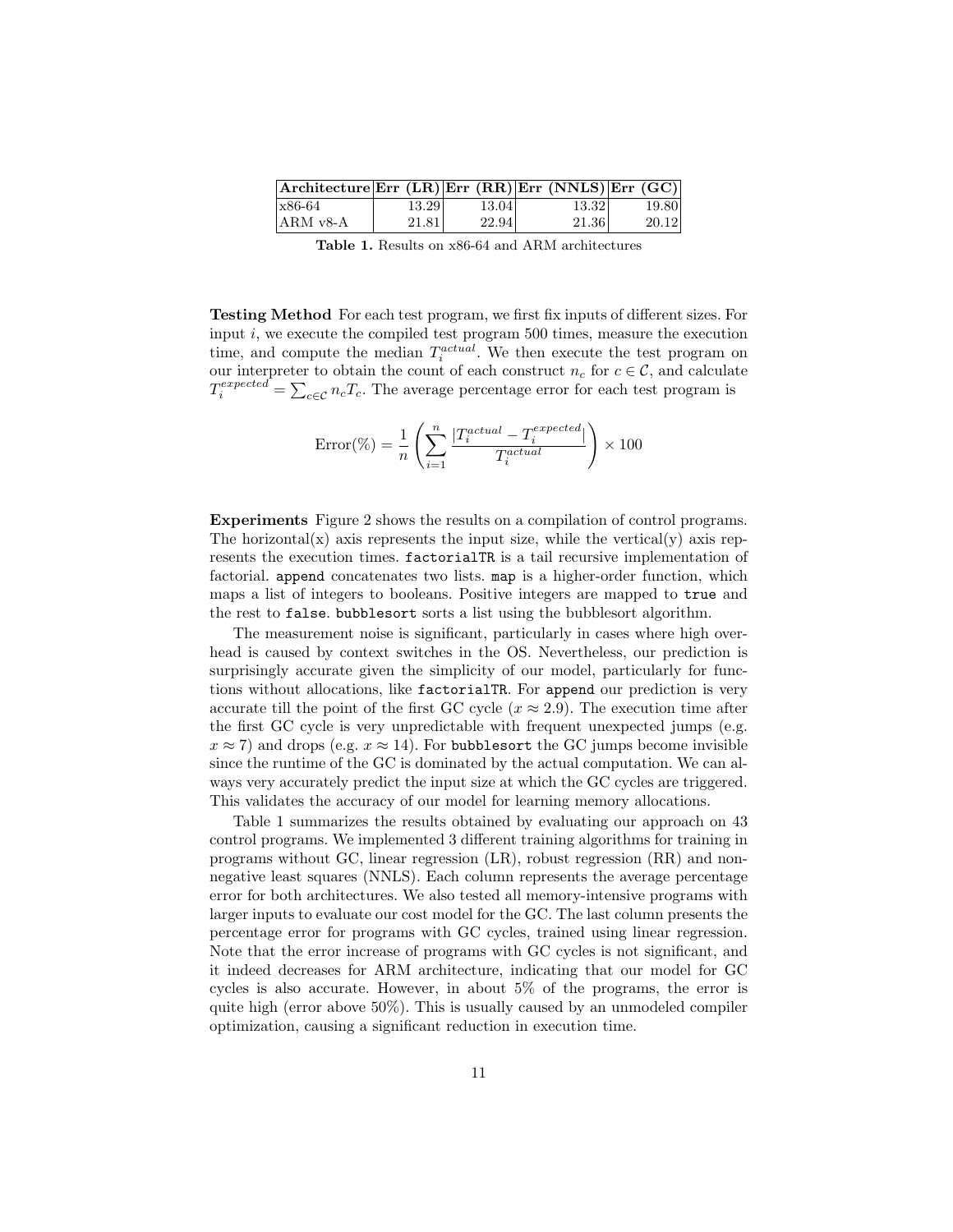

Fig. 2. Graph showing actual and expected time for factorialTR (input sizes  $\times 10^3$ ) (top), append (input  $\times 10^4$ ) (2nd), map (input  $\times 10^4$ ) (3rd), and bubblesort (input  $\times 10^{2}$ ) (bottom). The red and blue lines denote the actual and expected times, respectively. The vertical bars show the inherent noise in execution time. The lower and upper end of the vertical line denote the minimum and maximum execution time, while the lower and upper end of the box denotes the 1st and 3rd quartile of the execution time.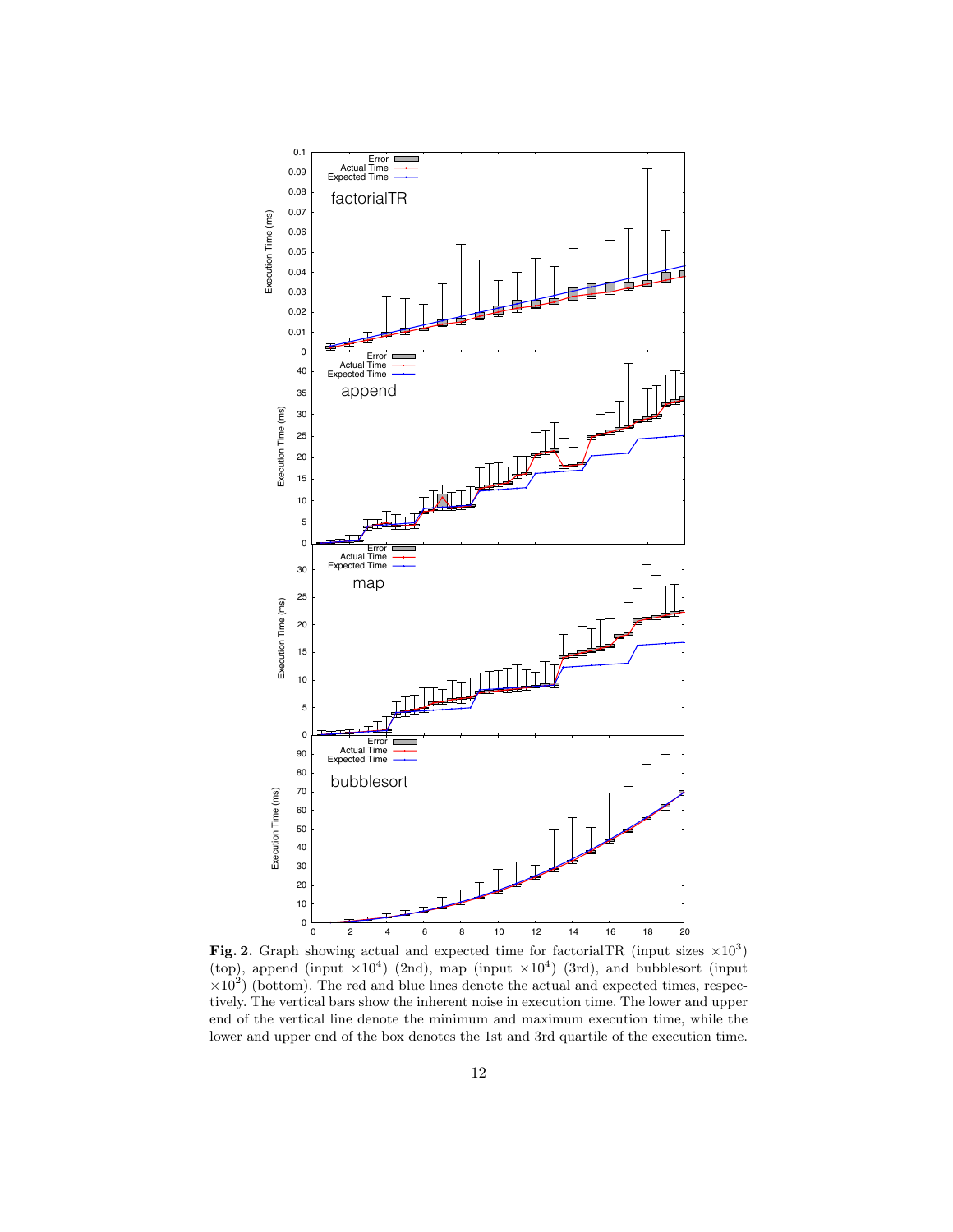| Program | Time Bound (ns)                                   | Heap Bound (B) Time (s) $\#Cons$ |      |                 |
|---------|---------------------------------------------------|----------------------------------|------|-----------------|
| append  | $0.45 + 11.28M$                                   | 24M                              | 0.02 | 50 <sub>l</sub> |
| map     | $0.60 + 13.16M$                                   | 24M                              | 0.02 | 59              |
|         | $ \text{insertion sort}  0.45 + 6.06M + 5.83M^2 $ | $12M + 12M^2$                    | 0.04 | 298             |
| echelon | $0.60 + 17.29LM^2 +$                              | $24LM^2 + 24M +$                 | 0.59 | 16297           |
|         | $23.11M + 37.38M^2$                               | $72M^2$                          |      |                 |

Table 2. Symbolic bounds from RAML on x86-64

#### 8 Applications

Integration with Resource Aware ML We have integrated our learned cost semantics into Resource Aware ML[24], a static resource analysis tool for OCaml. RAML is based on an automatic amortized resource analysis (AARA) [25, 23, 24] that is parametric in a user defined cost metric. Such a metric can be defined by providing a constant cost (in floating point) for each syntactic form. This parametricity in a resource metric, and the ability to provide a cost to each syntactic form makes RAML very suitable for our integration purposes. Given an OCaml function, a resource metric, and a maximal degree of the search space of bounds, RAML statically derives a multivariate resource polynomial that is an upper bound on the resource usage as defined by the metric. The resource polynomial is parametric in the input sizes of the functions and contains concrete constant factors. The analysis is fully automatic and reduces bound inference to off-the-shelf LP solving. The subset of OCaml that is currently supported by RAML contains all language constructs that we consider in this paper. We used the experiments performed for this work to further refine the cost semantics and automatic analysis. For example, we added an analysis phase prior to the analysis that marks tail calls.

With the new cost metrics, we can use RAML for the first time to make predictions about the worst-case behavior of compiled code. For example, if we use the new execution-time metric (without GC) for x86 then we derive the following bounds in Table 2. The variables in the bounds are the input sizes. The table also contains runtime of the analysis and the number of generated constraint (cumulative for both bounds).

We can also use RAML to predict the execution time of programs with GC. To this end, we just derive two bounds using the execution metric and the metric for the number of allocations, respectively. We then combine the two bounds using our model for GC which basically, accounts for a constant cost after a constant number of allocations. For example for append we obtain the following bound (heap size  $= 2097448$  bytes, GC cycle  $= 3125429.15$  ns on x86).

$$
0.45 + 11.28M + \left\lfloor \frac{2097448 \times 24M}{3125429.15} \right\rfloor
$$

Since the derived bounds for execution time and allocations are tight, this bound precisely corresponds to the prediction of our model as plotted in Figure 2.

Qualitative Analysis In addition to quantitative validation, we can also infer qualitative results from our learned cost semantics. For instance, we can compare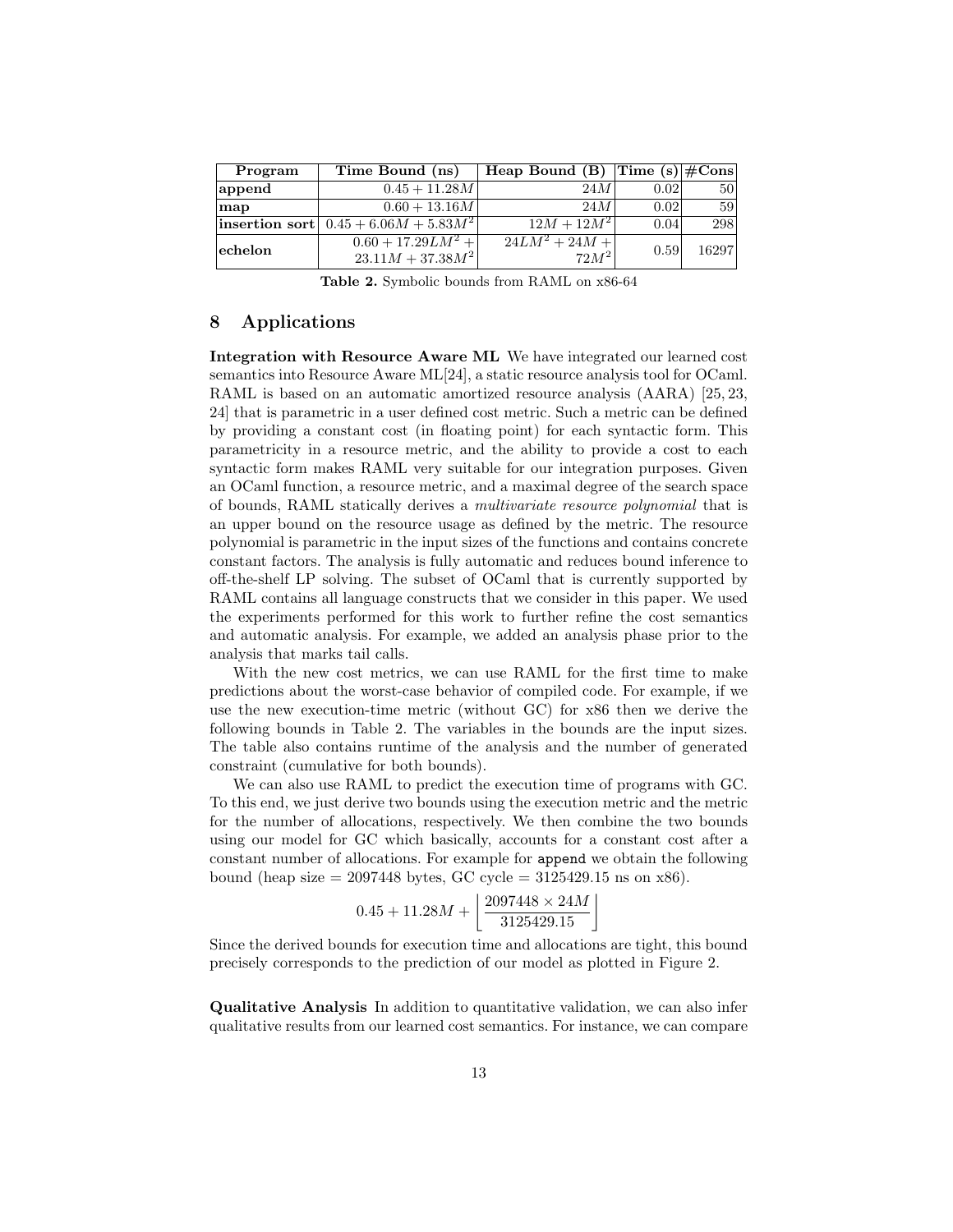two semantically-equivalent programs, and determine which one is more efficient on a specific hardware. Our model, predicts for example correctly the fastest version of different implementations of factorial, append, and sieve of Eratosthenes. Consider for example our Intel x86 machine and the following versions of append.

|                                            | let rec append $2 \mid 1 \mid 2 = \text{match} \mid 1 \text{ with}$ |
|--------------------------------------------|---------------------------------------------------------------------|
| let rec append $1112 =$                    | $    \rightarrow  2$                                                |
| match 11 with                              | $ x::  \rightarrow x::l2$                                           |
| $   \    - \rangle 2$                      | x::y:: $\  \rightarrow x$ ::y::12                                   |
| hd::tl $\rightarrow$ hd::(append1 tl 12);; |                                                                     |
|                                            | $\vert$ x::y::tl $\rightarrow$ x::y::(append2 tl 12);;              |

The trade-off in the above implementations is that the first has twice the number of function calls but half the number of pattern matches, as the second one. Since  $T_{FunApp} = 1.505 > 4 \times 0.223 = 2 \times T_{patternMatch}$ , hence, using our cost semantics concludes that the second version is more efficient. To reach this conclusion we can now analyze the two programs in RAML and automatically derive the execution-time bounds  $0.45 + 11.28M$  and  $0.45 + 10.53M$  for append1 and append2, respectively. The fact that append2 is faster carries over to the execution-time bounds with GC since the memory allocation bound for both functions is 24M bytes.

#### 9 Related Work

The problem of modeling and execution time of programs has been extensively studied for several decades. Static bound analysis on the source level [22, 13, 35, 15, 4, 6, 19, 9, 25] does not take into account compilation and concrete hardware.

Closer related are analyses that target real-time systems by modeling and analyzing worst case execution times (WCET) of programs. Wilhelm et al. [37] provides an overview of these techniques, which can be classified into static [18], measurement-based methods, and simulation [8]. Lim et al. [29] associate a worst case timing abstraction containing detailed information of every execution path to get tighter WCET bounds. Colin and Puaut [17] study the effect of branch prediction on WCET. The goals of our work are different since we are not aiming at a sound bound of the worst-case but rather an approximation of the average case. Advantages of our approach include hardware independence, modeling of GC, and little manual effort after the cost semantics is defined.

Lambert et al. [27] introduced a hardware independent method of estimating time cost of Java bytecode instructions. Unlike our work, they do not take into account GC and compilation. Huang et al. [26] build accurate prediction models of program performance using program execution on sample inputs using sparse polynomial regression. The difference to our work is that they build a model for one specific program, are not interested in low-level features, and mainly want to predict the (high-level) execution time for a given input.

Acar et al. [3] learn cost models for execution time to determine whether tasks need to run sequentially or in parallel. They observe executions to learn the cost of one specific program. In contrast, we build a cost semantics to make predictions for all programs. There exist many works that build on high-level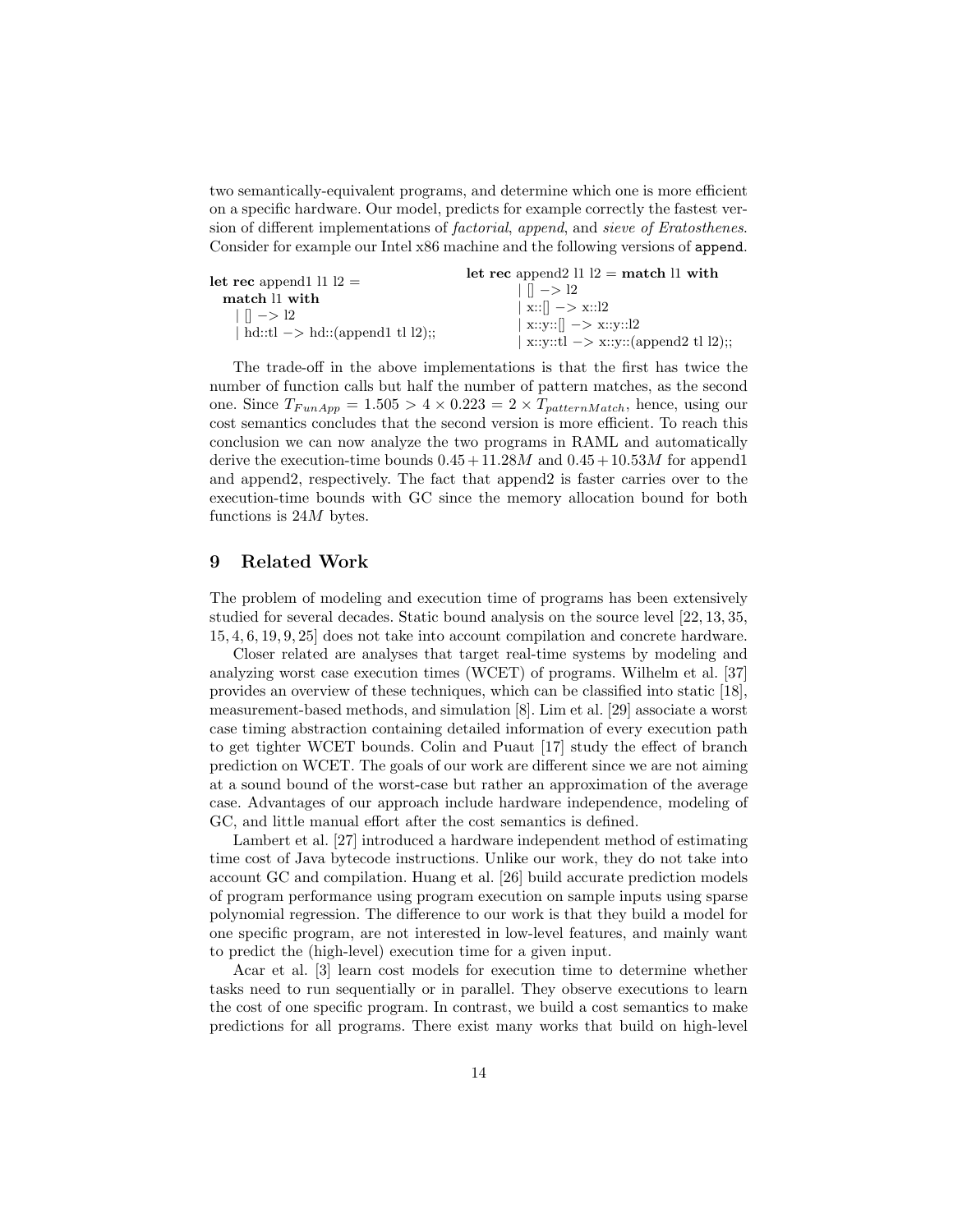cost semantics [23], for instance to model cache and I/O effects [12]. However, these semantics do not incorporate concrete constants for specific hardware.

### 10 Conclusion and Future Work

We have presented an operational cost semantics learned using standard machine learning techniques, like linear regression, robust regression, etc. These semantics were able to model the execution time of programs with surprising accuracy; even in the presence of compilation and garbage collection. Since all the three models can be learned without relying on hardware specifics, our method is completely hardware independent and easily extensible to other hardware platforms. We have also presented an integration of the cost semantics with RAML, hence, allowing static analyzers to predict the execution time and heap allocations of assembly code for the first time.

One of the significant future directions is a more precise model for the garbage collector. Our model is limited to the minor heap, we need a model for the major heap and heap compactions as well. The size of the major heap is variable, hence, modeling the major heap is an important and complicated problem. We also need to incorporate other language features, especially user-defined data types in our semantics. Another challenge with real-world languages is compiler optimizations. We modeled one optimization (and suppressed another) in these semantics, but we should extend our semantics to incorporate more. Since these optimizations are performed at compile time, using static analysis techniques, it should be possible to model all of them. Finally, we think that it is possible to extend this technique to other programming languages, and we only need an appropriate interpreter to achieve that. We would like to validate this claim. We believe this connection between high-level program constructs and low-level program resources like time and memory is a first step towards connecting theoretical features of a language and its practical applications.

Acknowledgments This article is based on research that has been supported, in part, by AFRL under DARPA STAC award FA8750-15-C-0082, by NSF under grant 1319671 (VeriQ), and by a Google Research Award. Any opinions, findings, and conclusions contained in this document are those of the authors and do not necessarily reflect the views of the sponsoring organizations.

## References

- 1. 99 problems (solved) in ocaml. https://ocaml.org/learn/tutorials/ 99problems.html, accessed: 2016-08-16
- 2. Module list. http://caml.inria.fr/pub/docs/manual-ocaml/libref/List. html, accessed: 2016-08-16
- 3. Acar, U.A., Charguéraud, A., Rainey, M.: Oracle scheduling: Controlling granularity in implicitly parallel languages. In: Proc. of the 2011 ACM International Conference on Object Oriented Programming Systems Languages and Applications. pp. 499–518. OOPSLA '11, ACM, New York, NY, USA (2011)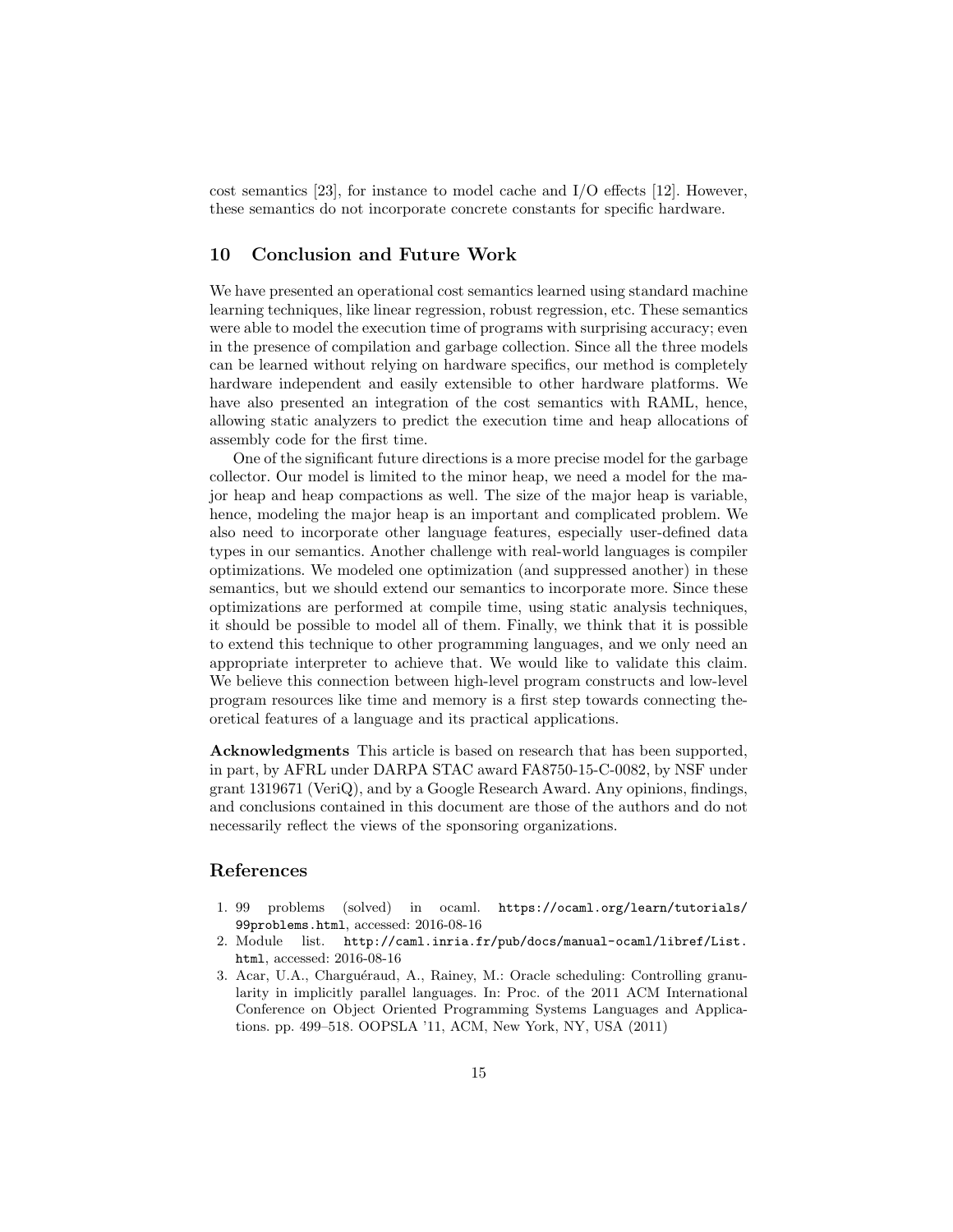- 4. Albert, E., Arenas, P., Genaim, S., G´omez-Zamalloa, M., Puebla, G.: Automatic Inference of Resource Consumption Bounds. In: Logic for Programming, Artificial Intelligence, and Reasoning, 18th Conference (LPAR'12). pp. 1–11 (2012)
- 5. Albert, E., Arenas, P., Genaim, S., Puebla, G., Zanardini, D.: Cost Analysis of Java Bytecode. In: 16th Euro. Symp. on Prog. (ESOP'07). pp. 157–172 (2007)
- 6. Albert, E., Fernández, J.C., Román-Díez, G.: Non-cumulative Resource Analysis. In: Tools and Algorithms for the Construction and Analysis of Systems - 21st International Conference, (TACAS'15). pp. 85–100 (2015)
- 7. Alias, C., Darte, A., Feautrier, P., Gonnord, L.: Multi-dimensional Rankings, Program Termination, and Complexity Bounds of Flowchart Programs. In: 17th Int. Static Analysis Symposium (SAS'10). pp. 117–133 (2010)
- 8. Austin, T., Larson, E., Ernst, D.: Simplescalar: An infrastructure for computer system modeling. Computer 35(2), 59–67 (Feb 2002)
- 9. Avanzini, M., Lago, U.D., Moser, G.: Analysing the Complexity of Functional Programs: Higher-Order Meets First-Order. In: 29th Int. Conf. on Functional Programming (ICFP'15) (2012)
- 10. Backes, M., Doychev, G., Köpf, B.: Preventing Side-Channel Leaks in Web Traffic: A Formal Approach. In: Proc. 20th Network and Distributed Systems Security Symposium (NDSS) (2013)
- 11. Blanc, R., Henzinger, T.A., Hottelier, T., Kovács, L.: ABC: Algebraic Bound Computation for Loops. In: Logic for Prog., AI., and Reasoning - 16th Int. Conf. (LPAR'10). pp. 103–118 (2010)
- 12. Blelloch, G.E., Harper, R.: Cache and i/o efficent functional algorithms. In: Proceedings of the 40th Annual ACM SIGPLAN-SIGACT Symposium on Principles of Programming Languages. pp. 39–50. POPL '13, ACM, New York, NY, USA (2013)
- 13. Brockschmidt, M., Emmes, F., Falke, S., Fuhs, C., Giesl, J.: Alternating Runtime and Size Complexity Analysis of Integer Programs. In: Tools and Alg. for the Constr. and Anal. of Systems - 20th Int. Conf. (TACAS'14). pp. 140–155 (2014)
- 14. Carbonneaux, Q., Hoffmann, J., Shao, Z.: Compositional Certified Resource Bounds. In: 36th Conference on Programming Language Design and Implementation (PLDI'15) (2015)
- 15. Cerný, P., Henzinger, T.A., Kovács, L., Radhakrishna, A., Zwirchmayr, J.: Segment Abstraction for Worst-Case Execution Time Analysis. In: 24th European Symposium on Programming (ESOP'15). pp. 105–131 (2015)
- 16. Chen, W.Y., Chang, P.P., Conte, T.M., Hwu, W.W.: The effect of code expanding optimizations on instruction cache design. IEEE Transactions on Computers 42(9), 1045–1057 (Sep 1993)
- 17. Colin, A., Puaut, I.: Worst case execution time analysis for a processor with branch prediction. Real-Time Systems 18(2), 249–274 (2000)
- 18. Cousot, P., Cousot, R.: Abstract interpretation: A unified lattice model for static analysis of programs by construction or approximation of fixpoints. In: Proceedings of the 4th ACM SIGACT-SIGPLAN Symposium on Principles of Programming Languages. pp. 238–252. POPL '77, ACM, New York, NY, USA (1977)
- 19. Danner, N., Licata, D.R., Ramyaa, R.: Denotational Cost Semantics for Functional Languages with Inductive Types. In: 29th Int. Conf. on Functional Programming (ICFP'15) (2012)
- 20. Doligez, D., Frisch, A., Garrigue, J., R´emy, D., Vouillon, J.: The ocaml system release 4.03. http://caml.inria.fr/pub/docs/manual-ocaml/